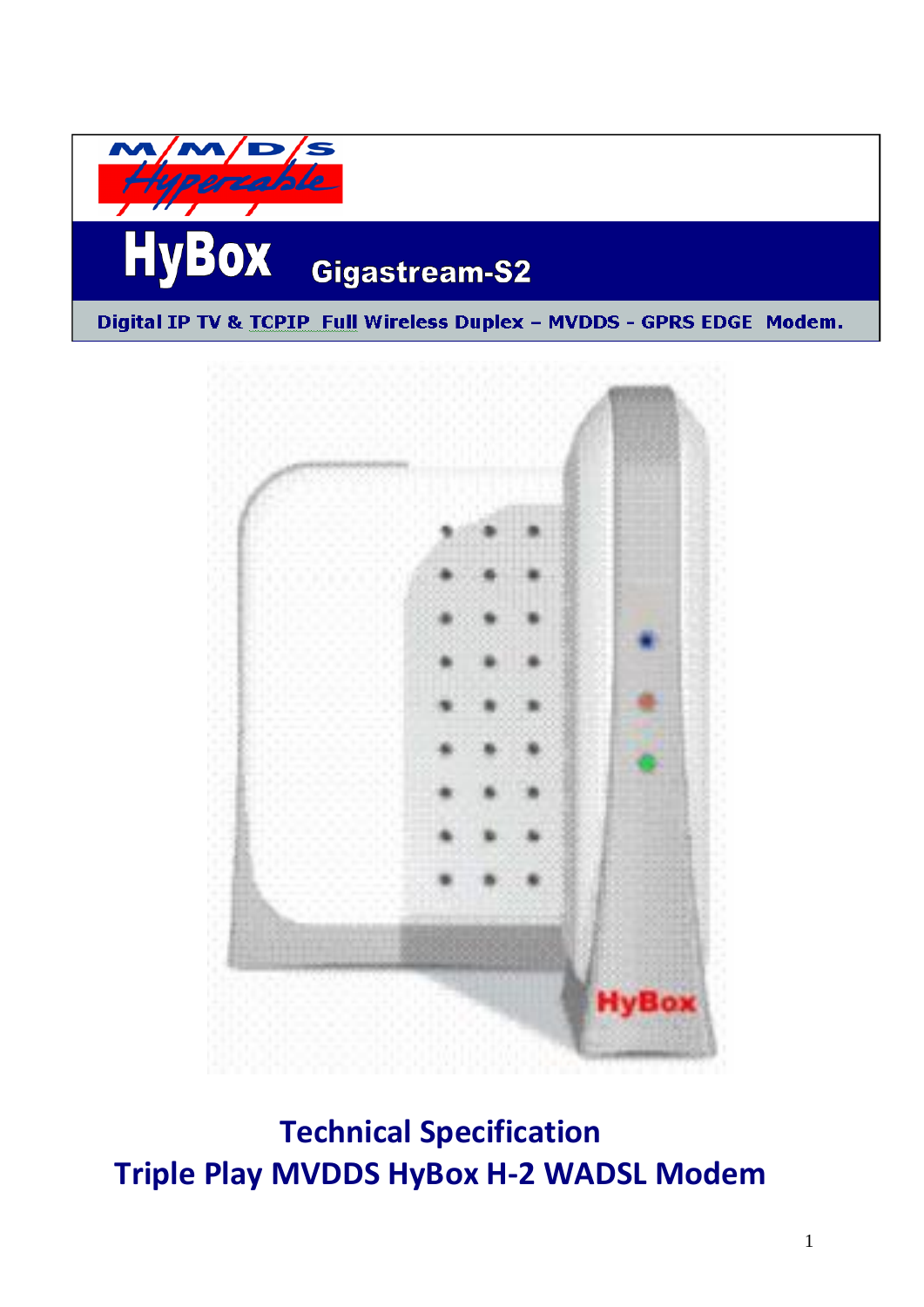| 1.1 |  |
|-----|--|
| 1.1 |  |
|     |  |
|     |  |
|     |  |
|     |  |
|     |  |
|     |  |
|     |  |
|     |  |
|     |  |
|     |  |
|     |  |
|     |  |
|     |  |
|     |  |
|     |  |
|     |  |
|     |  |
|     |  |
|     |  |
|     |  |
|     |  |
|     |  |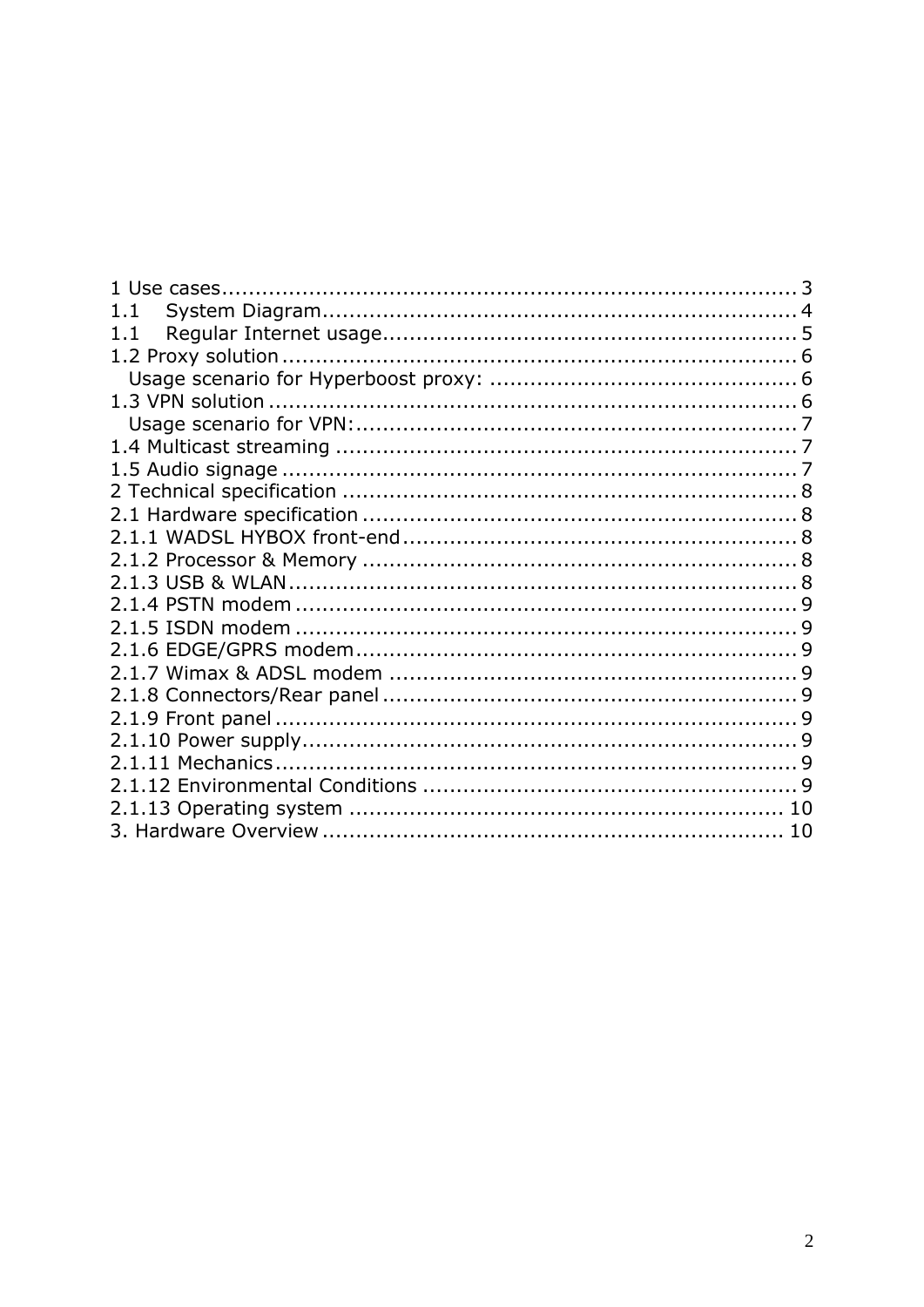# <span id="page-2-0"></span>1 Use cases

#### 1 Use cases

Hypercable H-2 Wadsl HyBox modem is of the one-way type. This means that a Wireless link is used for data transmissions to the user, while a land-based return channel is used for traffic to the Internet.

The main advantage of a one-way Wadsl HyBox mode mover a two-way is that it is possible to use existing equipment (Hypercable antenna, LNB, cables), supporting both television and Internet over Hypercable. This makes the installation really simple, connect the Wadsl HyBox modem to the coaxial cable from the Hypercable antenna and a computer and everything is ready. The other great advantage is that the cost of both Hypercable modem and equipment (i.e. LNB) are much lower than for a two-way connection.

The disadvantage of a wireless one-way connection is the requirement of a landline connection, making it necessary to have an additional connection and service provider. We have for this reason tried to create as much flexibility as possible by offering different solutions for the return channel (PSTN, ISDN, GPRS/EDGE).

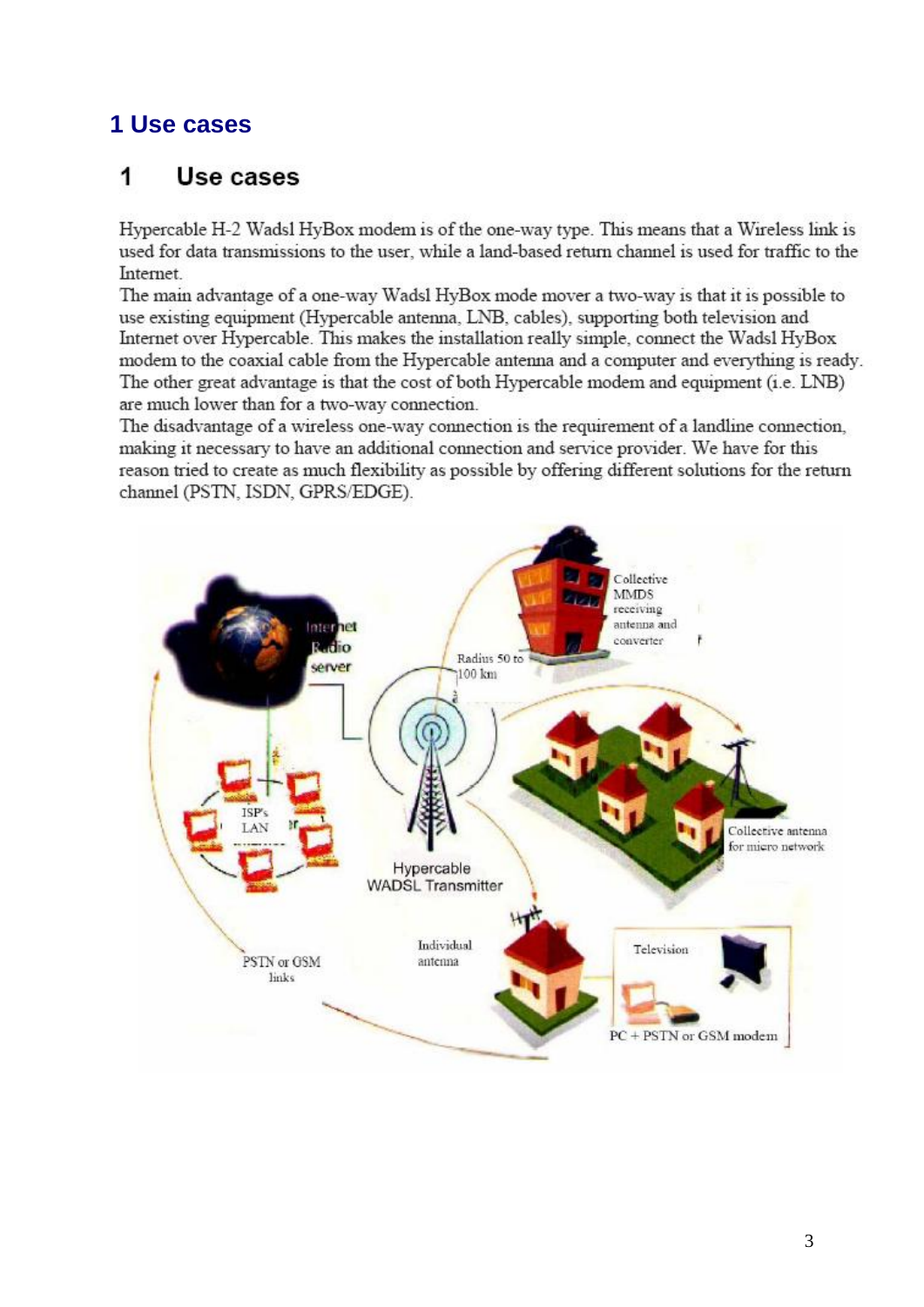# <span id="page-3-0"></span>**1.1 System Diagram**



Internet upload can run any kind of network :

- $\triangleright$  TELCO
- ISDN
- $\triangleright$  ADSL
- $\triangleright$  GSM
- $\triangleright$  EDGE
- UMTS
- WiFi
- WiMax
- LWL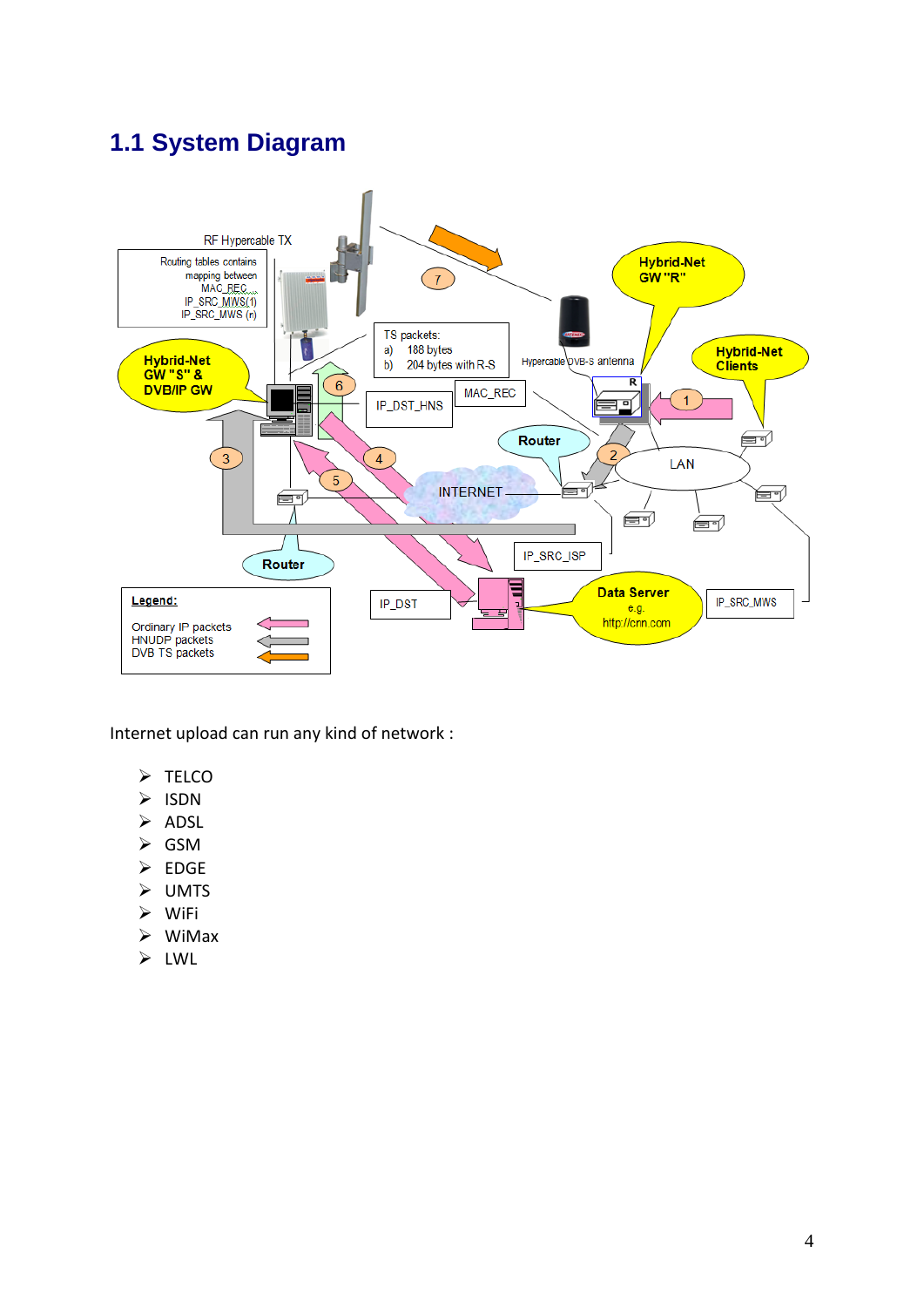#### 1.1 System Diagram

| <b>Hiperpute</b>                                                                                                  | 63 Mb/s MPEG2DVB 15                                            | <b>Stay</b><br>all on                                                    |                                                                                            | Q<br>WADSL                             | $-0.0484444$<br><b>HYPERCABLE</b>                                              | Hyperg@te Receiver<br>IP aver DVB<br>Up to 54 Mh is                                                                  | workstations<br>Windows Unity<br>LAN |
|-------------------------------------------------------------------------------------------------------------------|----------------------------------------------------------------|--------------------------------------------------------------------------|--------------------------------------------------------------------------------------------|----------------------------------------|--------------------------------------------------------------------------------|----------------------------------------------------------------------------------------------------------------------|--------------------------------------|
| $\mathbf \Omega$<br>医子鼻                                                                                           | Switch / Blub<br>Etheraet 10.100 BT<br>1.5N<br><b>Contract</b> | NIPEGE BY B<br>MPEG2 BY B<br>Video Encodes<br>Video Service<br>Firewall. | <b>NORTHER</b><br><b><i>EVERICABLE</i></b><br><b>MMTH</b><br>MVDS<br><b>LMDS</b><br>WAINE. | <b>MNDS</b><br>MVDS<br>LMDS<br>7159920 |                                                                                | Hyperoble<br>Antimora                                                                                                | Users                                |
| Author, BCC Hyper Hyper NMS<br><b>Billing</b><br>Frony Boast<br>Radius<br><b>HYPERGS IE STATION</b><br>IP Our DVB |                                                                | External<br>Router                                                       | <b>Backbonne</b> Internet                                                                  |                                        | para ang kalamatan ang ang ang ang pag-ang galawa is ina ang gang ang ang lati | <b>Dynamic IP Address</b><br>Static IP Address<br>ROU<br>rg.<br><b>PSTN4SDNGSM</b><br>I-VPN ADSL<br><b>GPRS UMTS</b> | T.<br>Hyperboast<br>Client S/W       |
|                                                                                                                   |                                                                | <b>Multicast Port</b><br><b>Filtering Roster</b>                         |                                                                                            |                                        |                                                                                |                                                                                                                      |                                      |

<sup>1</sup> Hypercable WADSL can also use the WiFi, WiMax, ADSL networks and enhance this networks to The Triple Play and also increase the internet capacity.

#### ♦ Five simple steps to get online.



- 1. Connect the cables, Line cable (phone cable) (for GPRS/EDGE version, insert SIM card)
- 2. Turn on the computer
- 3. Open the web browser
- 4. Type http://f20
- 5. Press connect and wait a few second and you are connected

### <span id="page-4-0"></span>1.1 Regular Internet usage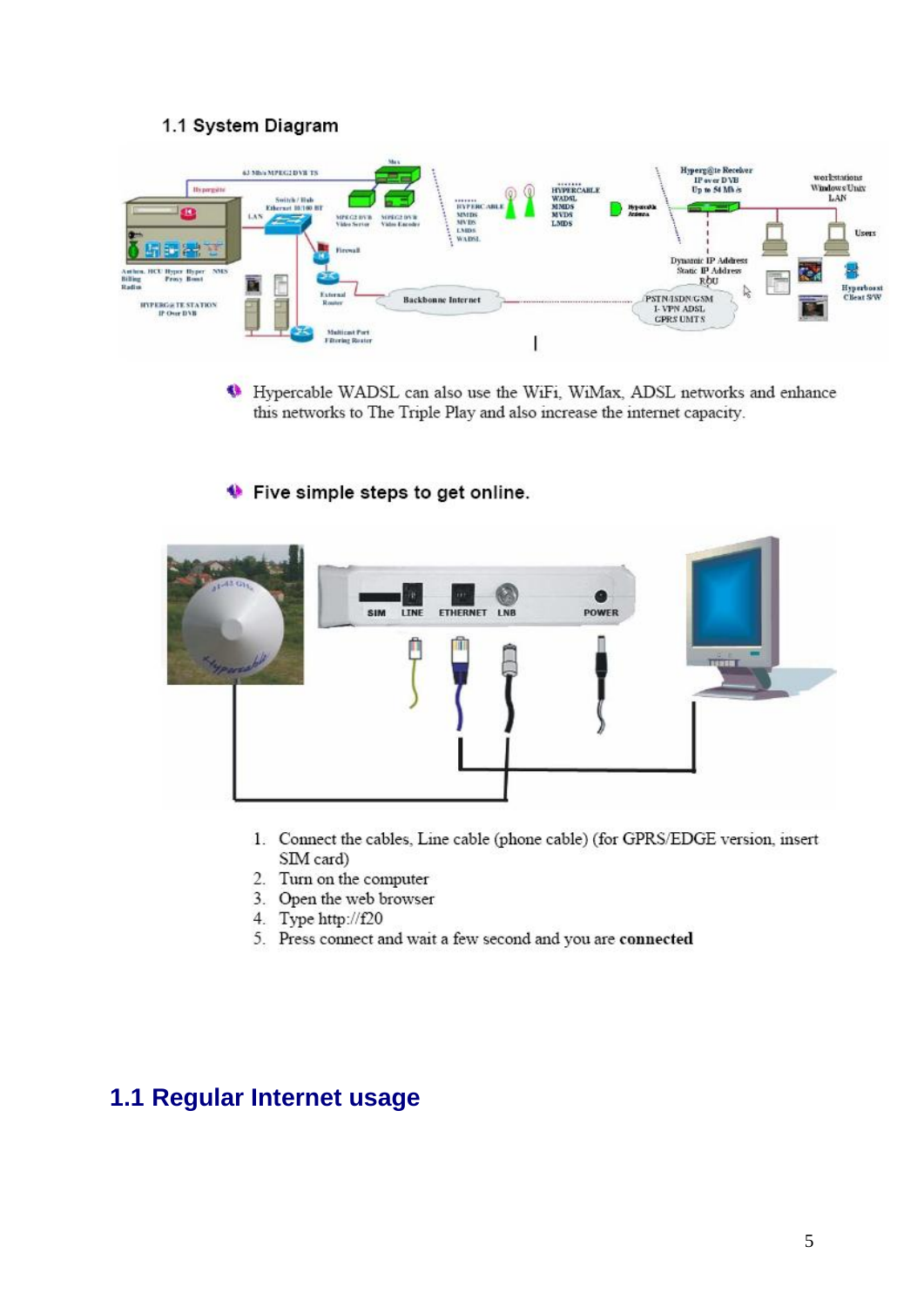When the WADSL HYBOX modems are used for regular surfing of the web they are using either proxy or a VPN connection to the WADSL provider for connecting to the Internet. A more thorough explanation can be found below.

### <span id="page-5-0"></span>**1.2 Proxy solution**

For the proxy solution the Wadsl HyBox modem is connected to a regular ISP with access to the open Internet. A proxy server set up by the WADSL operator is used to separate incoming and outgoing data so that incoming data is sent over WADSL. Different proxy software's can be used. The most commonly used on the WADSL HYBOX modems is Hyperboost, which is a performance enhancing proxy giving lower latency over WADSL links. With the proxy solution it is possible to define that some traffic shall bypass the proxy instead use the terrestrial link for two-way traffic. This is a way to achieve lower latency for some services.

#### <span id="page-5-1"></span>*Usage scenario for Hyperboost proxy:*

This scenario assumes that the end user has the Wadsl HyBox modem on line.

1. An end user types in www.google.com in a browser on their computer connected to the WADSL HYBOX modem.

2. The modem receives the request for the www.google.com page

3. The request for the page is transparently intercepted by the Hyperboost Proxy

4. The Hyperboost Proxy forwards the request for the webpage through the return channel to their PEP server.

5. The PEP server downloads the page and embeds it in a MPEG-2 transport stream inside MPE data which is sent to a WADSL transmitter

6. The WADSL transmitter sends the MPEG-2 stream down to user

7. The front end on the Wadsl HyBox modem down converts and demodulates the transport stream

8. The transport stream is passed through the front end driver which filters out the MPE data packets based on which PID to filter on

9. The filtered MPE data packets are sent to the IP over DVB module which extracts the IP packet and inserts it into the Linux network stack

10. The Linux network stacks checks the routing table and outputs the IP packet through the correct interface, in this case the interface for the local LAN where the end users PC sits. The end user's computer receives the packet and sends a ACK for the packet back to the WADSL HYBOX modem

# <span id="page-5-2"></span>**1.3 VPN solution**

For the VPN solution a Virtual Private Network is set up between the Wadsl HyBox modem and the W-ISP (WADSL Internet Service Provider) on connection. This way the Wadsl HyBox modem will be connected to the LAN of the W-ISP.The VPN connection is automatically established when the Wadsl HyBox modem goes online.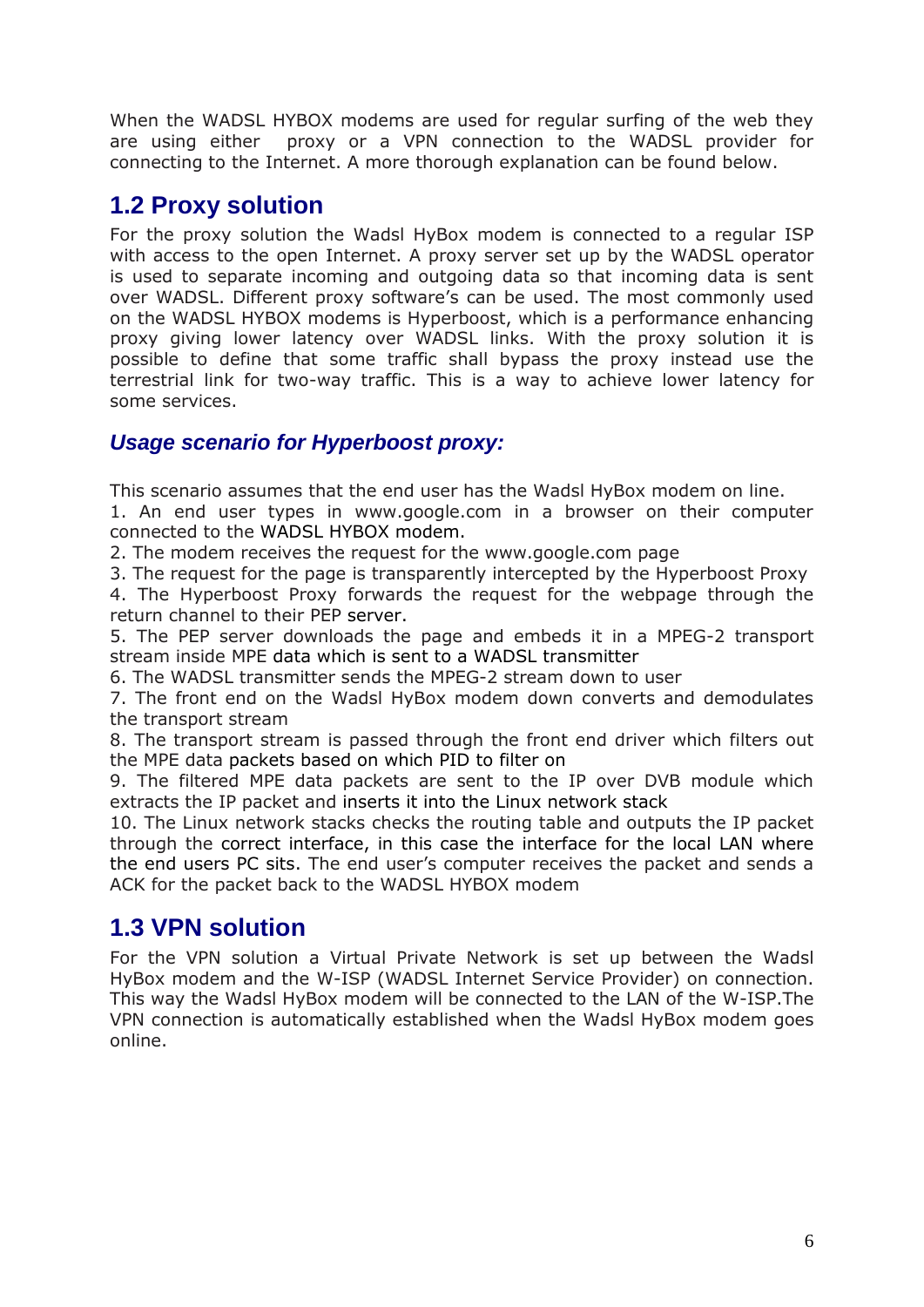#### <span id="page-6-0"></span>*Usage scenario for VPN:*

This scenario assumes that the end user has the Wadsl HyBox modem on line. 1. An end user types in www.google.com in a browser on their computer connected to the WADSL HYBOX modem.

2. The modem receives the request for the www.google.com page

3. The modem forwards the request for the webpage through the return channel to the W-ISP server.

4. The W-ISP server downloads the page and embeds it in a MPEG-2 transport stream inside MPE data which is sent to an Hypercable Transmitter

5. The WADSL Hypercable Relay sends the MPEG-2 stream down to user

6. The front end on the Wadsl HyBox modem down converts and demodulates the transport stream

7. The transport stream is passed through the front end driver which filters out the MPE data packets based on which PID to filter on

8. The filtered MPE data packets are sent to the IP over DVB module which extracts the IP packet and inserts it into the Linux network stack

9. The Linux network stacks checks the routing table and outputs the IP packet through the correct interface, in this case the interface for the local LAN where the end users PC sits.

10. The end user's computer receives the packet and sends an ACK for the packet back to the WADSL HYBOX modem. The VPN variant supports both PPTP and L<sub>2</sub>TP

### <span id="page-6-1"></span>**1.4 Multicast streaming**

The H-2 WADSL HYBOX modems can be used to receive multicast ip data. While Hypercable transmissions are true multicast, the public Internet can only manage unicast transmission. This makes multicast Hypercable transmissions superior where the same data shall be transmitted to a large number of receivers. Hypercable WADSL HYBOX modems allows for two alternative approaches to multicast reception:

1. Multicast pass through. The Hypercable Wadsl HyBox modem filters out the right PID and retransmits multicast packages on the LAN.

2. Multicast endpoint. The Wadsl HyBox modem can receive files and store the files on a connected USB storage device.

Tests have been conducted on receiving a MPEG.4 (h.264) multicast stream through the modem and then using a regular PC with mplayer in Linux to display the video of the stream.

### <span id="page-6-2"></span>**1.5 Audio signage**

Audio signage is an example of a customer specific solution. The Wadsl HyBox modem has been extended with audio-out possibilities, as well as the possibility to playback audio files and DVB radio.

With this solution a special radio channel is played, with interruptions for advertisement from location specific audio files. The whole endpoint terminal is fully integrated with multicast file reception as well as reporting to a monitor server.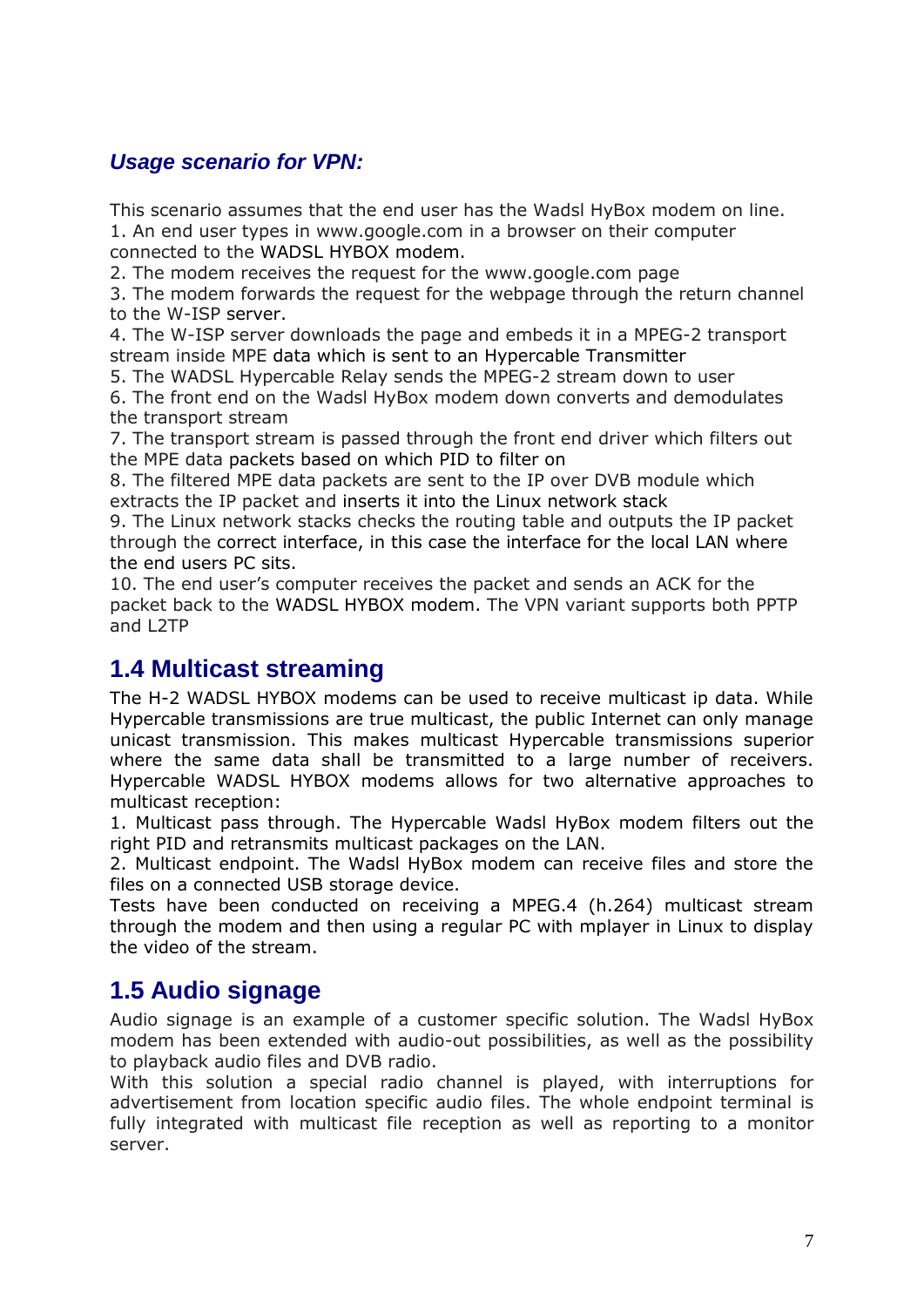# <span id="page-7-0"></span>**2 Technical specification**

This section describes the components used in the Wadsl HyBox modemHhardware overview illustrating how they fit together.

#### <span id="page-7-1"></span>**2.1 Hardware specification**

Below you will find information about all the components the H-2 Wadsl HyBox of.

# <span id="page-7-2"></span>**2.1.1 WADSL HYBOX front-end**

Main components ST Microelectronics STB6100 tuner ST Microelectronics STB0899 demodulator ST Microelectronics LNBP21 LNB power supply Details DVB-S support - QPSK - demodulation: 2-45 Ms/s DVB-S2 support - 8PSK - demodulation: 10-30 Ms/s - CCM - LDPC (Low Density Parity Check) Transport Stream Demultiplexing - 60 Mbits, 72 Mbits peak input - 40 general-purpose PID-filter - 32 general-purpose SI/PSI-filter Frequency input range: 950 to 2150 MHz Q-Ku- and C-band support DiSEqC 2.0 22 kHz to 100 kHz interface LNB Control 22 KHz, 13V/18V, Line length compensation (+0,5V)

### <span id="page-7-3"></span>**2.1.2 Processor & Memory**

Main components NEC Emma2SL Micron DDR SDRAM memory Spansion flash memory Details MIPS32 core - 186 BogoMIPS 32MB 133 MHz DDR memory 8MB non volatile flash memory

### <span id="page-7-4"></span>**2.1.3 USB & WLAN**

Main components Philips ISP1761 USB controller ZyDAS ZD1211 WLAN USB stick (external component) **Details** Host and device functionality 2x USB-A ports (device), 1x USB-B (host) ports USB 2.0 compliant 811.2b/g compliant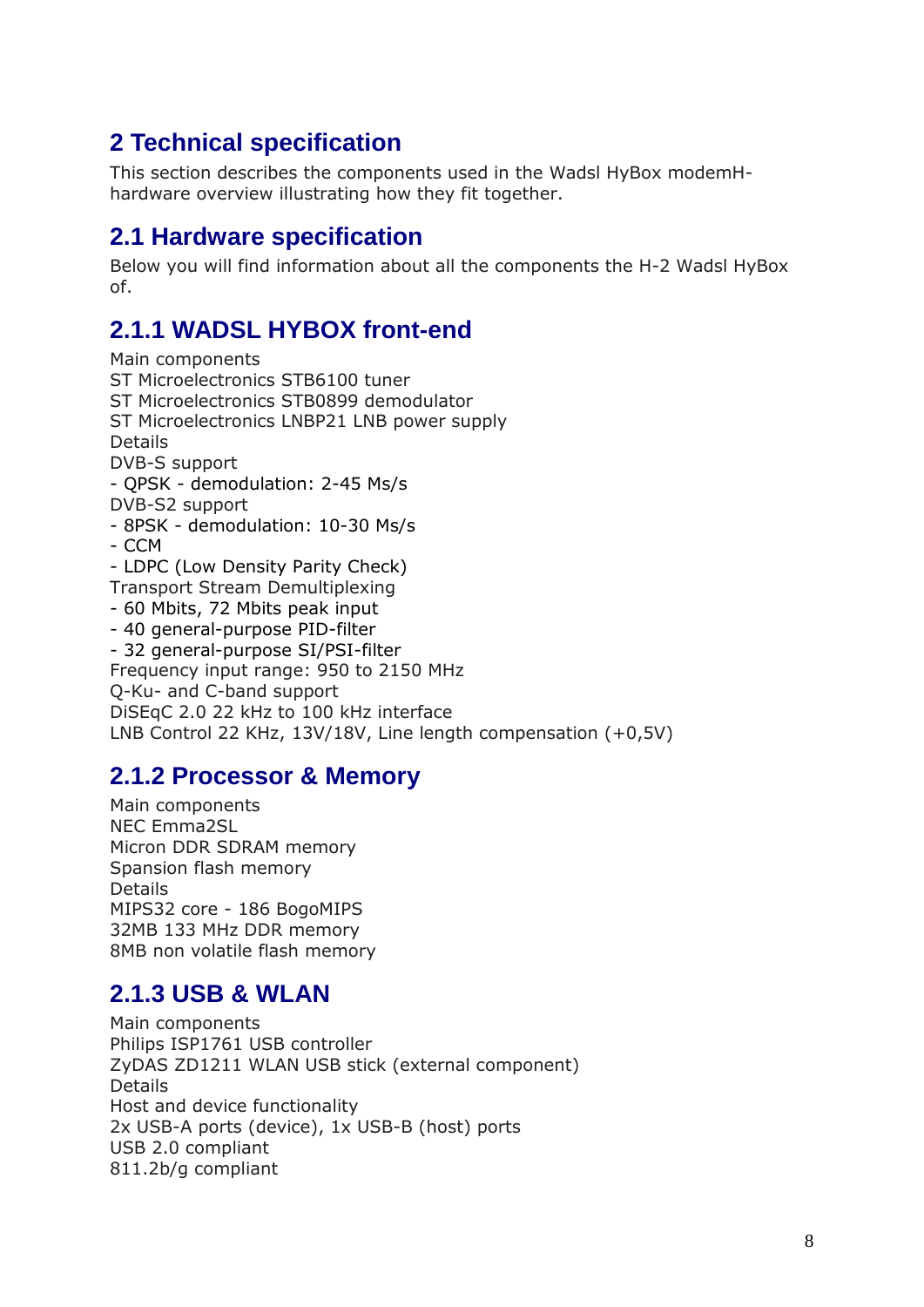# <span id="page-8-0"></span>**2.1.4 PSTN modem**

Main components Silicon Labs Si2493 Details V.92 compliant 56kbps downstream speed 48kbps upstream speed

# <span id="page-8-1"></span>**2.1.5 ISDN modem**

TBA – To Be Announced

# <span id="page-8-2"></span>**2.1.6 EDGE/GPRS modem**

Main components Siemens MC75 Details Quad band (850/900/1800/1900) Supports up to GPRS multislot class 12 Support up to EDGE multislot class 10 GSM data supported

# <span id="page-8-3"></span>**2.1.7 Wimax & ADSL modem**

Compliant – Supports on Ethernet port

### <span id="page-8-4"></span>**2.1.8 Connectors/Rear panel**

- 1 RF input connector: F-connector for Hypercable Radio input feed
- 1 SIM card-slot
- 1 External PIN antenna (SMA-connector)
- 1 Ethernet connector 100Mb (RJ-45)
- 3 USB 2.0 Connectors (2 Device USB-A, 1 Host USB-B)
- 1 Mains AC/DC power supply adapter inlet: 12V through DCplug

# <span id="page-8-5"></span>**2.1.9 Front panel**

LED for power on LED for modem connection LED for Ethernet connection

### <span id="page-8-6"></span>**2.1.10 Power supply**

The main power supply is an external AC/DC converter: 230VAC/12VDC, 2A The total power consumption is less than 14W

# <span id="page-8-7"></span>**2.1.11 Mechanics**

<span id="page-8-8"></span>HxDxW: 220x165x50 mm

# **2.1.12 Environmental Conditions**

Operating temperature: 0 deg.C to 40 deg.C ambient